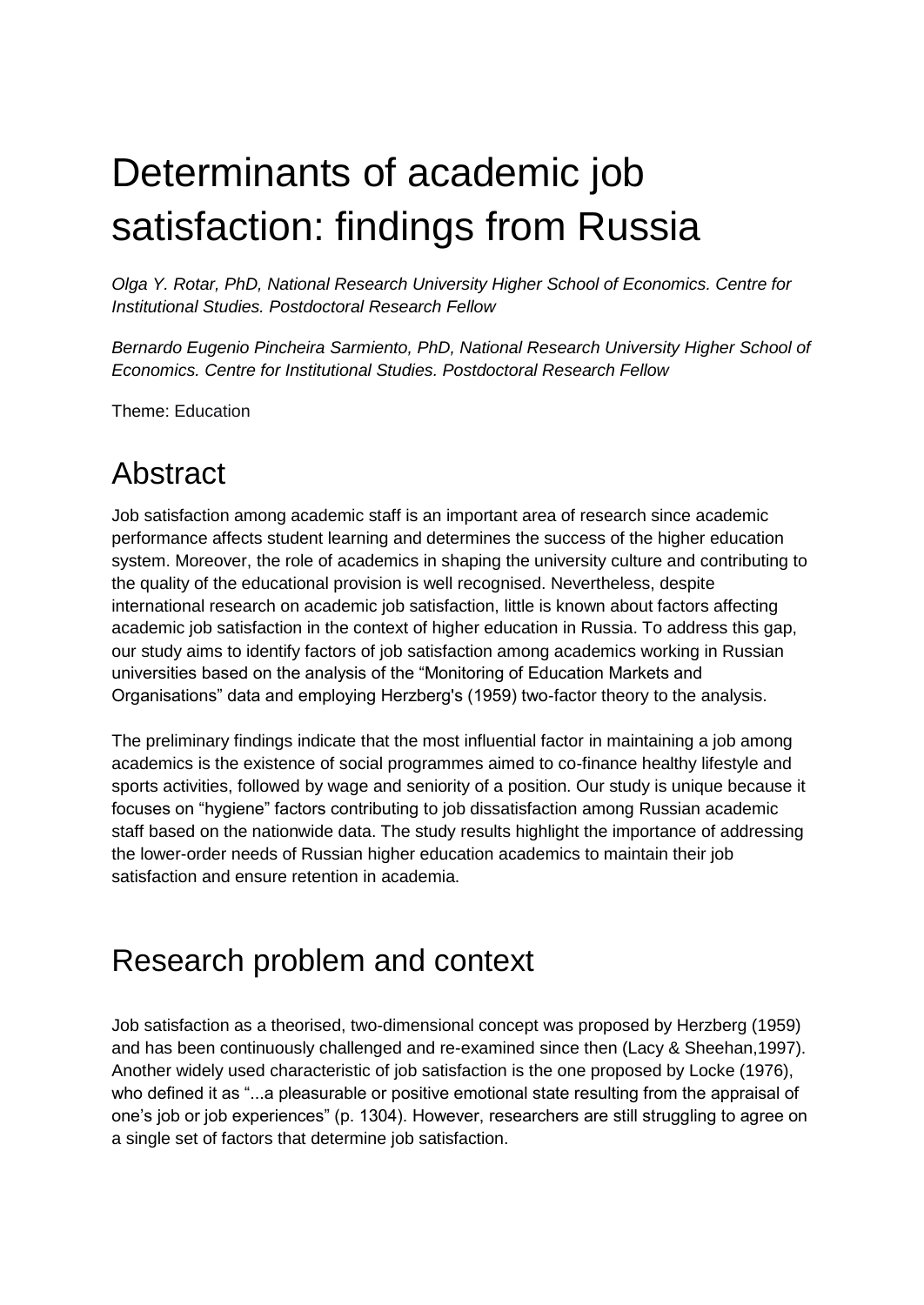Despite recognising job satisfaction as an important research area, much focus has been placed within the private sector organisations, whereas the academic labour market remains under-researched (Castellacci & Viñas-Bardolet, 2021). The review of the literature allowed us to formulate the following conclusions:

1. Academics are more likely to be satisfied with their job than their income.

- 2. Yet, the wage is one of the most important determinants of job satisfaction.
- 3. Job satisfaction is strongly related to the rank or seniority of an academic position.

4. There are mixed results on the effect of contract conditions and individual characteristics on job satisfaction.

5. Social benefits showed to be significant predictors of job satisfaction in two national contexts, but such benefits are not widespread in Russia.

Thus, this study focuses on the factors of wage, fringe benefits, position (senior, senior administrative, full-time),HEI's characteristics and length of service in academia, and individual characteristics of academics to examine the determinant of academic job satisfaction.

## Theoretical framework

We employ the Herzberg (1959) two-factor theory to look at "hygienic" factors of job satisfaction, e.g., factors that are suggested to contribute to the level of dissatisfaction with a job if absent, since no research has been done on examination of hygienic factors in the context of Russia. As Mikhalkina et al. (2020) explain, examination of job satisfaction characteristics with the aim to search for factors that are significant for academic staff, is an important research agenda.

# Methodology and methods

The data was derived from the "Monitoring of Education Markets and Organisations" (MEMO) 2020 database- a project initiated by the Ministry of Education and Science of the Russian Federation.

To examine the effect of hygienic factors of job satisfaction among academics, we used a recursive feature selection (RFE) method based on cross-validation technique. To apply the RFE method, we split the dataset into two subsets (20% and 80%). The larger subset was used to train on all terms, evaluate their significance, remove the least significant, and so on, until the optimal number of the most relevant variables was computed. Five most influential variables selected based on the results of computation were used to build the model. The model was examined for multicollinearity and tested for the overall significance using the Wald test.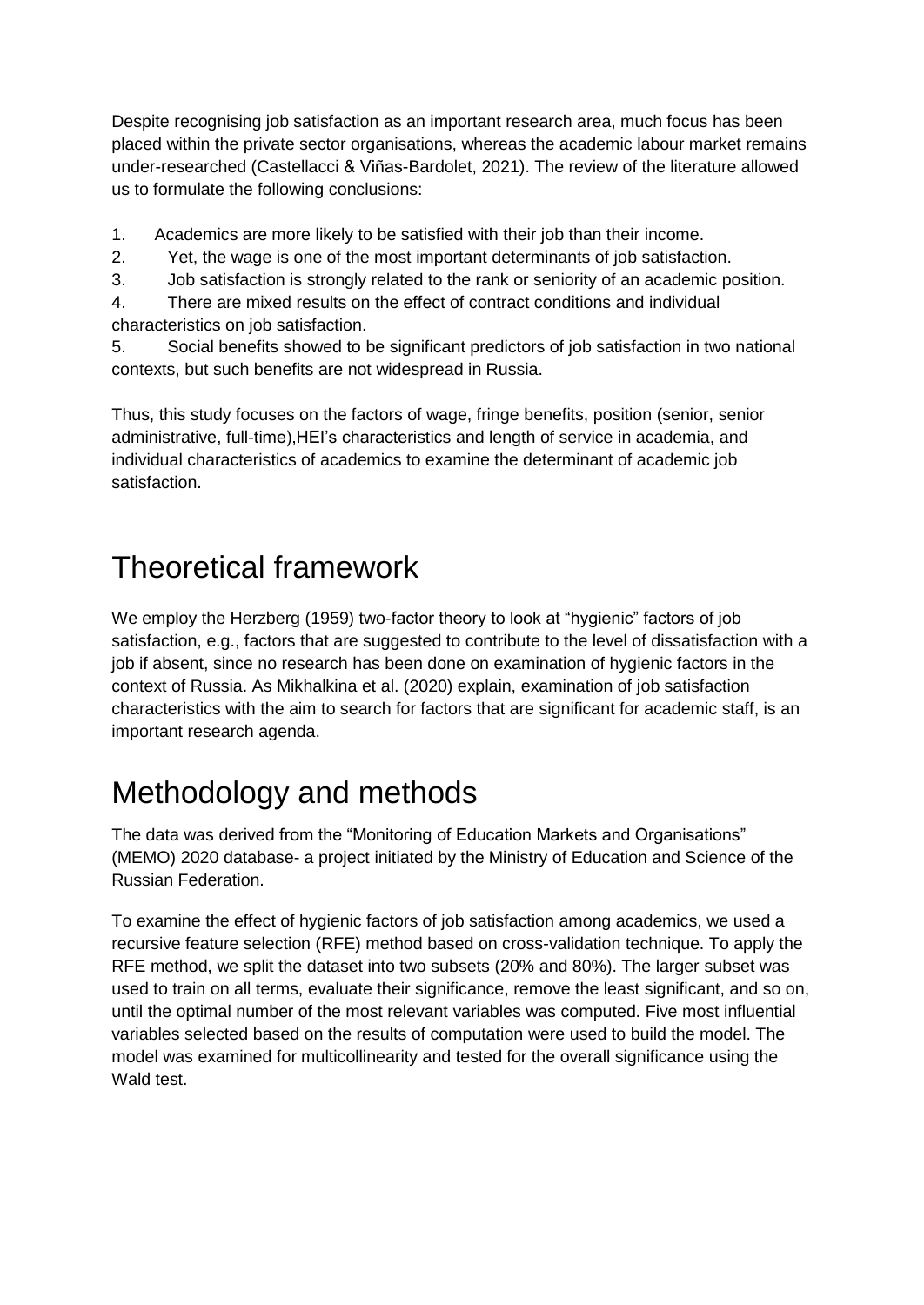# Results

All selected variables were included into the RFE process and the top 5 variables (out of 8), namely wage, health insurance, sport, senior administrative and full-time employment were proposed as the most influential terms.

The results of logistic regression with the inclusion of the top 5 variables showed that among social programmes, having an advanced health insurance is a significant determinant of academic job satisfaction. However, the analysis of the provision of advanced health insurance co-financed by a HEI conducted by Rudakov (2021) found that the majority (86%) of universities either do not have such a programme or academic staff is not aware of it. On the positive side, 30% of academics indicated an existence of programmes that support a healthy lifestyle at their HEI (e.g. co-financing fitness and sport activities). In our study, this factor is the most influential on academic job satisfaction, with the strong positive impact.

Academics who hold a senior administrative position are 1,61 times more likely to be satisfied with their job, which confirms the results of the past research on the impact of academic rank on job satisfaction..

Wage of an individual has a strong positive effect on job satisfaction. Our findings support past research on the academic labour market in Russia. Previous studies showed that the presence of an administrative position is a major predictor of high wages (Prakhov, Rudakov, 2021; Prakhov, 2019).

## References

Castellacci, F. & Viñas-Bardolet, C. (2021). Permanent contracts and job satisfaction in academia: evidence from European countries, Studies in Higher Education, 46:9, 1866- 1880, DOI: 10.1080/03075079.2019.1711041

Herzberg, F., Mauser, B. and Snyderman, B. (1959). The Motivation to Work. New York: John Wiley. Herzberg, F. (1968). Work and the Nature of Man. London: Staples Press. Hill, M.D. (1986). 'A theoretical analysis of faculty job satisfaction/dissatisfaction'. Educational Research Quarterly 10, 36– 44.

Lacy, F. J., & Sheehan, B. A. (1997). Job satisfaction among academic staff: An international perspective. *Higher education*, *34*(3), 305-322.

Mikhalkina, E. V., Skachkova, L. S., Dyuzhikov, S. A. (2020). Job satisfaction in the academic sphere. Terra Economicus, 18(3), 160–181. DOI: 10.18522/2073-6606-2020-18- 3-160-181

Prakhov, I. (2019) The determinants of academic salaries in Russia // Higher Education. Vol. 77. № 5. P. 777–797.